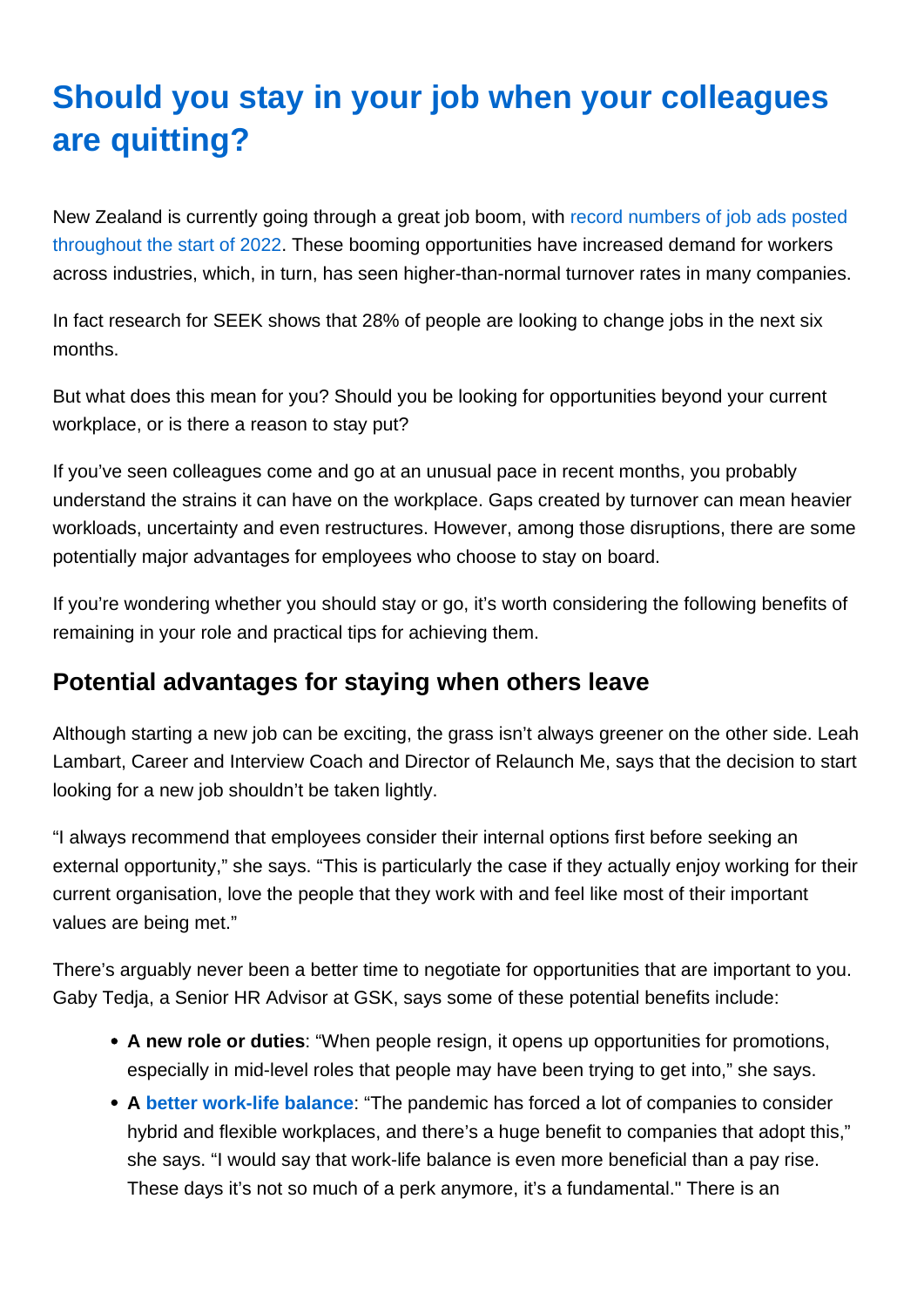opportunity to ensure you're getting the best outcome for you.

**Other benefits that aren't remuneration-based**: "Benefits like gym memberships, childcare vouchers and retail discounts can all be great, but they need to be considered carefully," she says.

And then, of course, there's the potential to ask for a pay rise. Tadja warns that getting an increase in salary isn't always straightforward. "It depends on factors like how someone's pay compares to the current market scale, whether their pay is relative to industry standards and if their work has earned it," she says.

Lambart echoes this sentiment, saying that it's important to come prepared if you want to ask for more pay.

"If employees are looking for a pay rise, now is definitely the time to put in that request, especially if you are a valued employee with skills that your employer will not want to lose," she says. "However, I would recommend that employees still do the necessary work to justify their requests."

## **Preparing to ask for what you want from your employer**

With potential opportunities on the horizon, it's important to approach your employer in an appropriate – and realistic – way.

First off, keep in mind that not all companies will be in a position to offer exactly what you want upfront. But if you can display the high value of your work, it may be enough to discuss a short or long-term plan for attaining your goals.

Lambart suggests planting the seed as early as possible, and not expecting too much too soon.

"Managers don't like to be taken unaware, so start the conversation early and suggest to your manager that you are keen for any opportunity to start furthering your career," she says. "Employees need to be aware that hiring managers and internal talent acquisition managers are doing it tough right now and are most likely under a great deal of pressure to find staff."

Consider going to your manager or HR department to discuss how you might be able to help out in some of the areas where there is a skill shortage. "If you are considering a career change, an internal move can often be facilitated much more quickly than trying to make a career move externally where you are an unknown quantity," says Lambart.

As well as approaching these discussions with transparency and openness, being prepared is essential, Lambart says. Her advice for people negotiating new benefits with their current workplaces – particularly pay rises – is to first document their achievements.

"This can include internal processes that you've improved to create efficiency, great feedback you've had and relationships you've built both internally and externally to help your team achieve